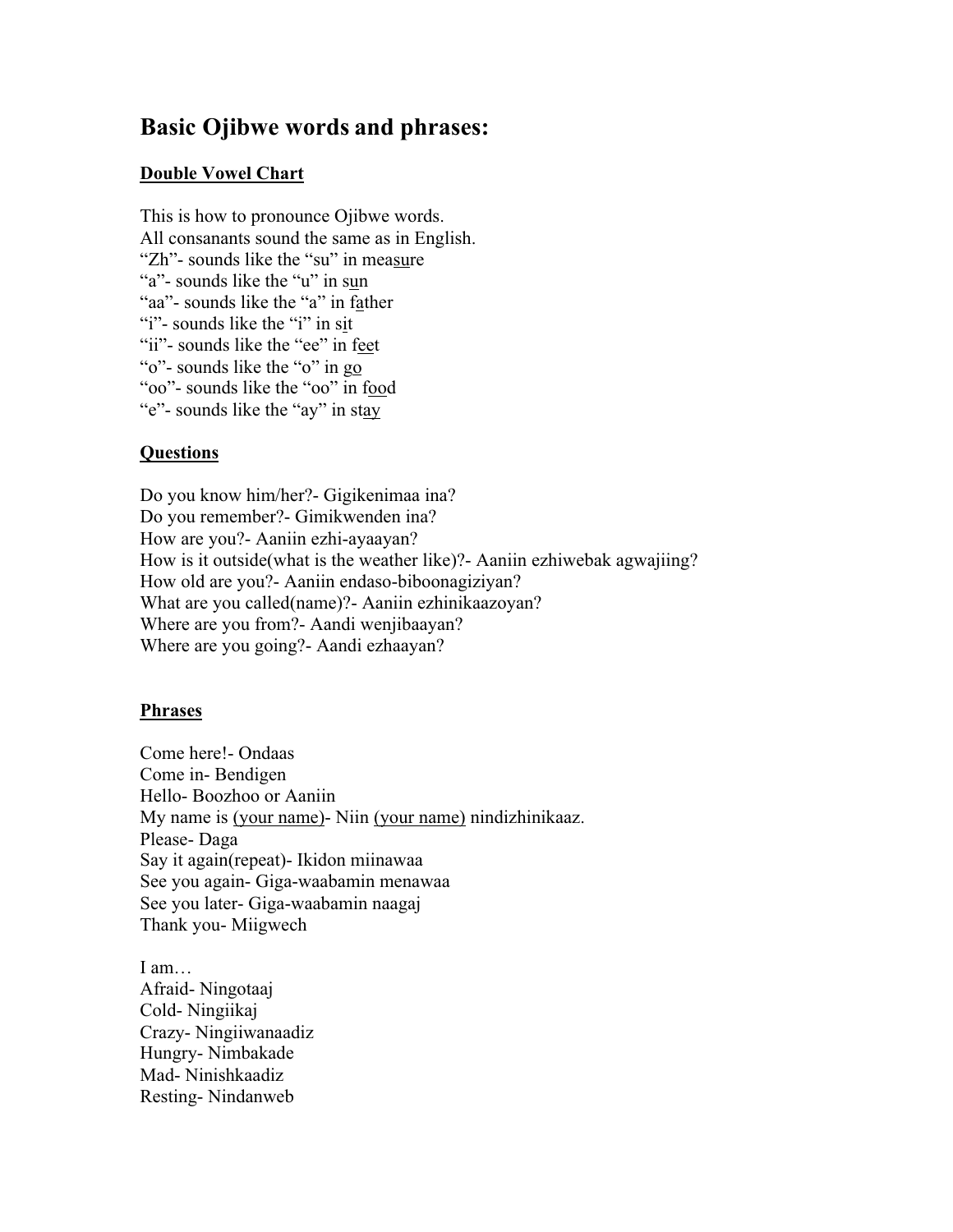Sad- Ningashkendam Sick- Nindaakoz Sorry- Nimaanendam Thirsty- Ninoondeminikwe Tired- Nindayekoz Warm- Ningiizhooz Well- Nimino-ayaa Working- Nindanokii

# **Colors**

Black- Makadewaa Red- Miskwaa White- Waabishkaa Blue or Green- Ozhaawashkwaa Brown or Yellow- Ozhaawaa

#### **Family Members**

Aunt, father's sister(s)- Ninzigos(ag) Aunt, mother's sister(s)- Ninoshenh(yag) Brother(s), older- Nisaye(yag) Brother(s) or sister(s), younger- Nishiime(yag) Daughter(s)- Nindaanis(ag) Father(s)- Nindede(yag) or Imbaabaa(yag) Friend(s)- Niwiijiwaagan(ag) also, Niijii(male) and Niijikwe(female) Grandchild(childeren)- Noozhis(ag) Grandfather(s)- Nimishomis(ag) Grandmother(s)- Nookomis(ag) Husband(s)- Ninaabem(ag) Mother(s)- Nimaamaa(yag) Sister(s), older- Nimise(yag) Son(s)- Ningozis(ag) Sweetheart(s)- Niinimooshe(yag) Uncle, Father's brother(s)- Nimishoome(yag) Uncle, Mother's brother(s)- Inzhishenh(yag) Wife(wives)- Niwiiw(ag)

#### **Animals**

Ant(s)- Enigoons(ag) Bass(s)- Ashigan(ag) Bear(s)- Makwa $(g)$ Beaver(s)- Amik(wag)  $Bee(s)$ - Aamoo $(g)$ Bird(s)- Bineshii(yag)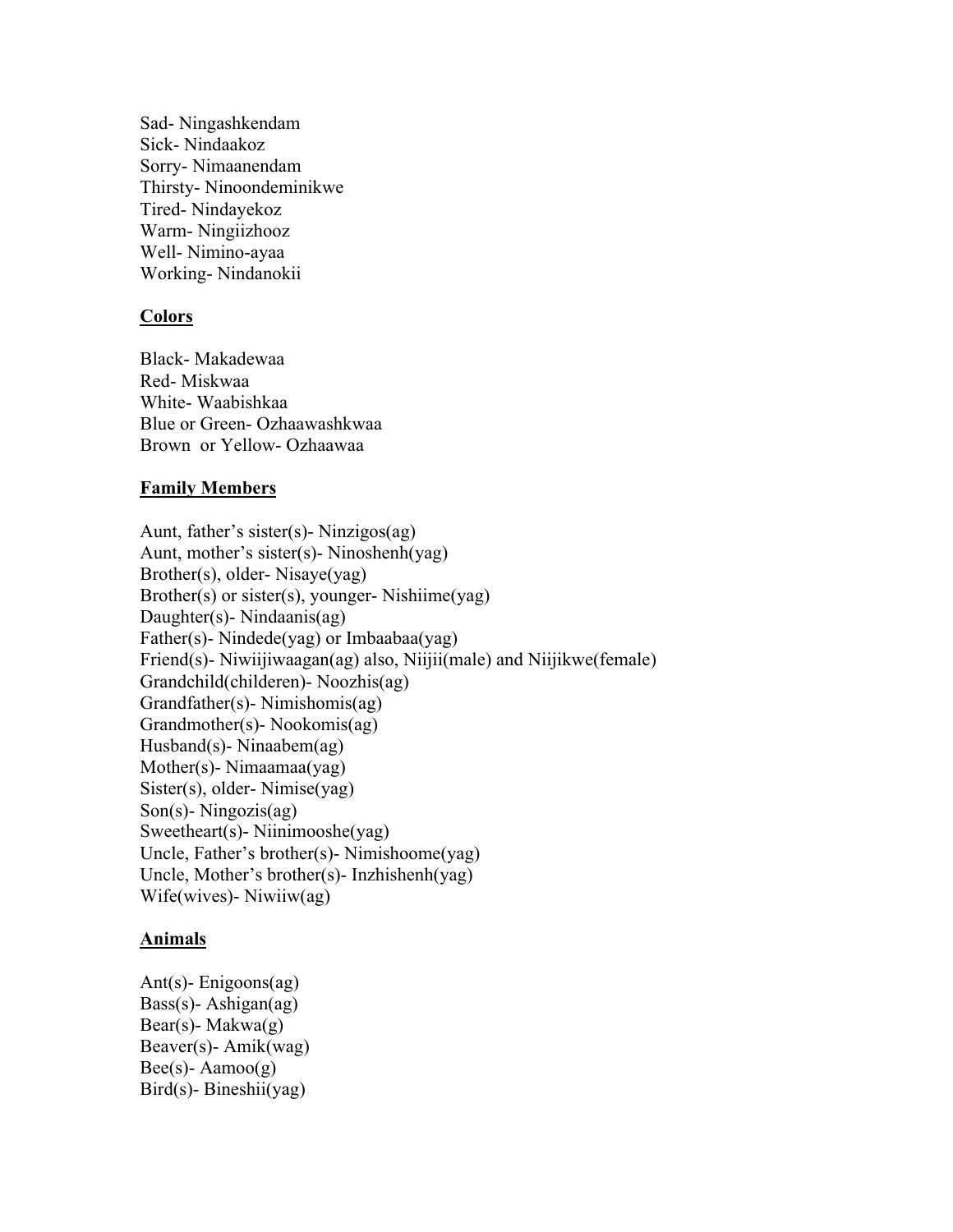Blackbird(s)- Asiginaak(wag) Bluejay(s) - Diindiisi(wag) Bobcat(s)- Gidagaa-bizhiw(ag) Butterfly(s)- Memengwaa(g) Buffalo(s)- Mashkodebizhiki(wag) Cat(s)- Gaazhagens(ag) Chickadee(s)- Gijigaaneshii(yag) Chicken(s)- Baaka' aakwe(yag) Chipmunk(s)- Agongosens(ag) Coyote(s)- Wiisagi-ma' iingan(ag) Cow(s)- Bizhiki(wag) Crane(s)- Mooshka' oosi(wag) Crow(s)- Aandeg(wag) Deer(s)- Waawaashkeshi(wag) Dog(s)- Animosh(ag) Dragonfly(ies)- Boochikwanishi(wag) Duck(s)- Zhiishiib(ag) Bald Eagle(s)- Migizi(wag) Golden Eagle(s)- Giniw(ag) Firefly(ies)- Waawaatesi(wag) Fish(s)- Giigoo(yag)  $Fly(ies)$ - Ojiins(ag) Fox(es)- Waagosh(ag) Frog(s)- Omakakii(g) Canadian Goose(geese)- Nika(g) Snow Goose(geese)- Wewe(g) Hawk(s)- Gekek(wag) Horse(s)- Bebezhigooganzhii(g) Hummingbird(s)- Nenookaasi(wag) Loon(s)- Maang(wag) Mallard(s)- Aninshib(ag) Marten(s)- Waabizheshi(wag) Mink(s)- Zhaangweshi(wag) Minnow(s)- Giigoozens(ag) Moose(s)- Mooz(oog) Mosquito(s)-  $Zagime(g)$ Mouse(mice)- Waawaabigonoojii(yag) Muskrat(s)- Wazhashk(wag) Northern Pike(s)- Ginoozhe(g) Oriole(s)- Asiginaak(wag) Owl(s)- Gookooko' oo(g) Otter(s)- Nigig(wag) Partridge(s)- Bine(wag) Pheasant(s)- Mayagi-bine(wag) Pig(s)- Gookoosh(ag) Porcupine(s)- Gaag(wag)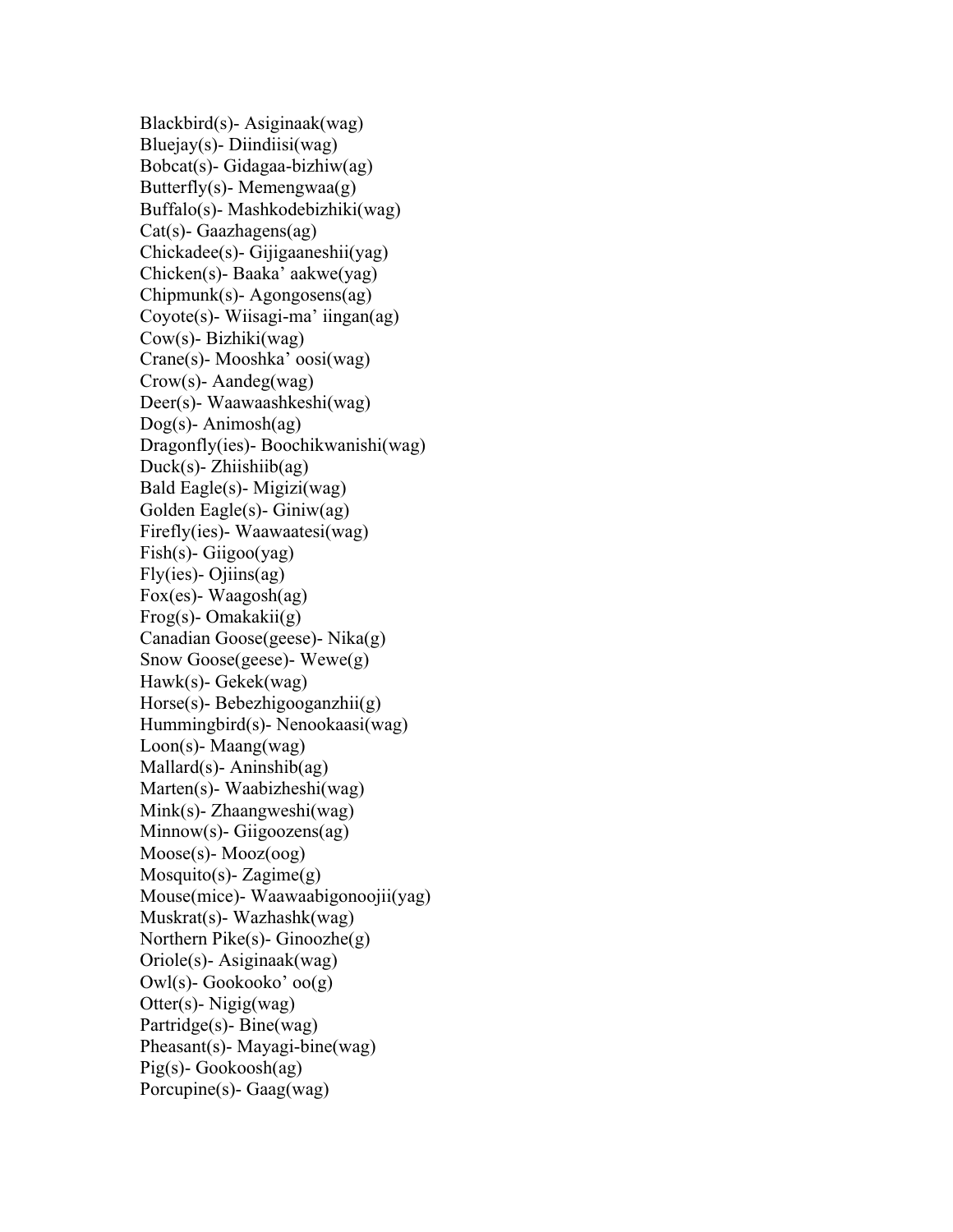Rabbit(s)- Waabooz(oog) Raccoon(s)- Esiban(ag) Robin(s)- Opichi(wag) Skunk(s)- Zhigaag(wag) Sparrow(s)- Gakaashkinejii(wag) Spider(s)- Asabikeshii(yag) Squirrel(s)- Ajidamoo(g) Snake(s)- Ginebig(oog) Painted turtle(s)- Miskwaadesi(wag) Snapping turtle(s)- Mikinaak(wag) Sturgeon(s)- Name(wag) Sucker(s)- Namebin(ag) Sunfish(s)- Agwadaashi(wag) Thunderbird(s)- Binesi(wag) Turkey(s)- Mizise $(g)$ Turtle(s)- Mishiike(yag) Vulture(s)- Wiinaange(wag) Walleye(s)- Ogaa(wag) Weasel(s)- Zhingos(ag) Whitefish(s)- Adikameg(wag) Wolf(wolves)- Ma' iingan(ag) Woodchuck(s)- Makakojiishi(wag) Downey Woodpecker(s)- Baapaase(wag) Pileated Woodpecker(s)- Meme(g) Woodtick(s) - Ezigaa(g) Wren(s)- Anaamisagadaweshii(wag)

#### **Trees**

Tree(s)- Mitig(oog) Balsam fir(s) - Zhingob(iig) Black Ash(s)- Aagimaak(wag) Jack Pine(s)- Wakikaandag(oog) Maple(s)- Aninaatig(oog) Norway Pine(s)- Apakwanagemag(oog) Poplar(s)- Azaadi(wag) Red Cedar(s)- Miskwaawaak(oog) Red Osier Dogwood(s)- Miskwaabiiminzh(iig) Speckled or Tag Alder(s)- Wadoop(iig) Spruce(s)- Gaawaandag(oog) White Ash(s)- Baapaagimaak(wag) White Birch(s)- Wiigwaasi-mitig(oog) White Cedar(s)- Giizhik(ag) Willow(s)- Oziisigobiminzh(iig)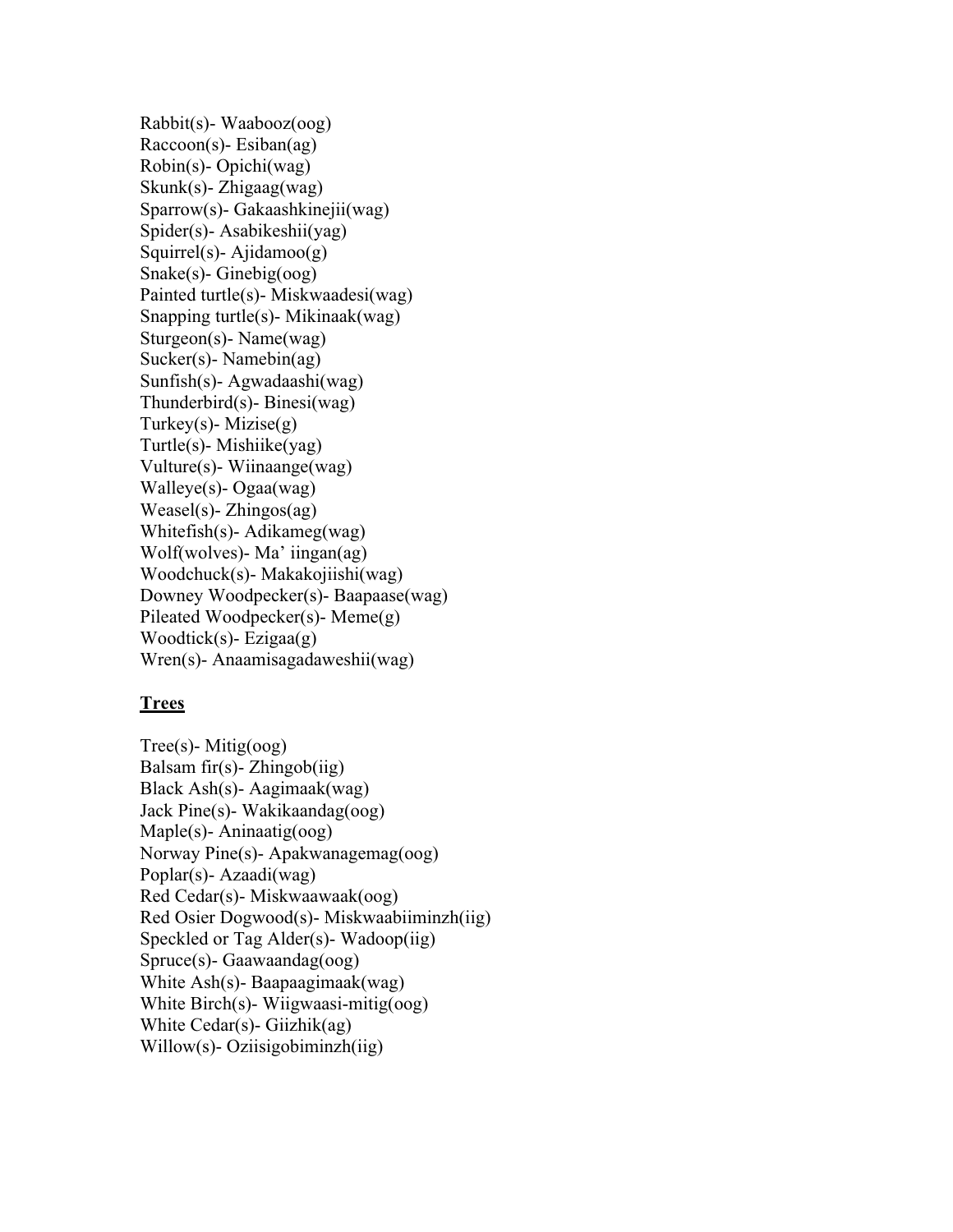#### **Food**

Bean(s)- Miskodiisimin(ag) Blackberry(s)- Odatagaagomin(ag) Blueberries-Miinan Bread- Bakwezhigan Cherry(s)- Ookwemin(an) Coffee- Makademashkikiwaaboo Cookie(s)- Bakwezhigans(ag) Corn- Mandaamin(ag) Cranberry(s)- Mashkiigimin(ag) Fry Bread- Zaasakokwaanibakwezhigan(ag) Maple Sugar- Anishinaabe Ziinzibaakwad Meat- Wiiyaas Milk- Doodooshaaboo Pea(s)- Anijiimin(an) Pepper- Wiisagad Raspberry(s)- Miskomin(ag) Salt- Zhiiwitaagan Strawberry(s)- Ode' imin(an) Sugar- Ziinzibaakwad Tea- Aniibiish Tomato(s)- Gichi-ogin(iig) Wild Rice- Manoomin

#### **Weather**

It is… A cool wind- Dakaasin A nice day- Mino Giizhigad Clear- Mizhakwad Cloudy- Ningwaanakwad Cold- Gisinaa Foggy- Awan Hot- Gizhaate It Freezes Over(lake)- Gashkadin Nasty Weather- Niiskaadad Raining- Gimiwan Slippery- Ozhaashaa Snowing- Zoogipon There are Northern Lights- Waawaate There is a tornado or whilrwind- Ashibishidosh Thundering- Animikiikaa Warm and mild- Aabawaa Windy- Noodin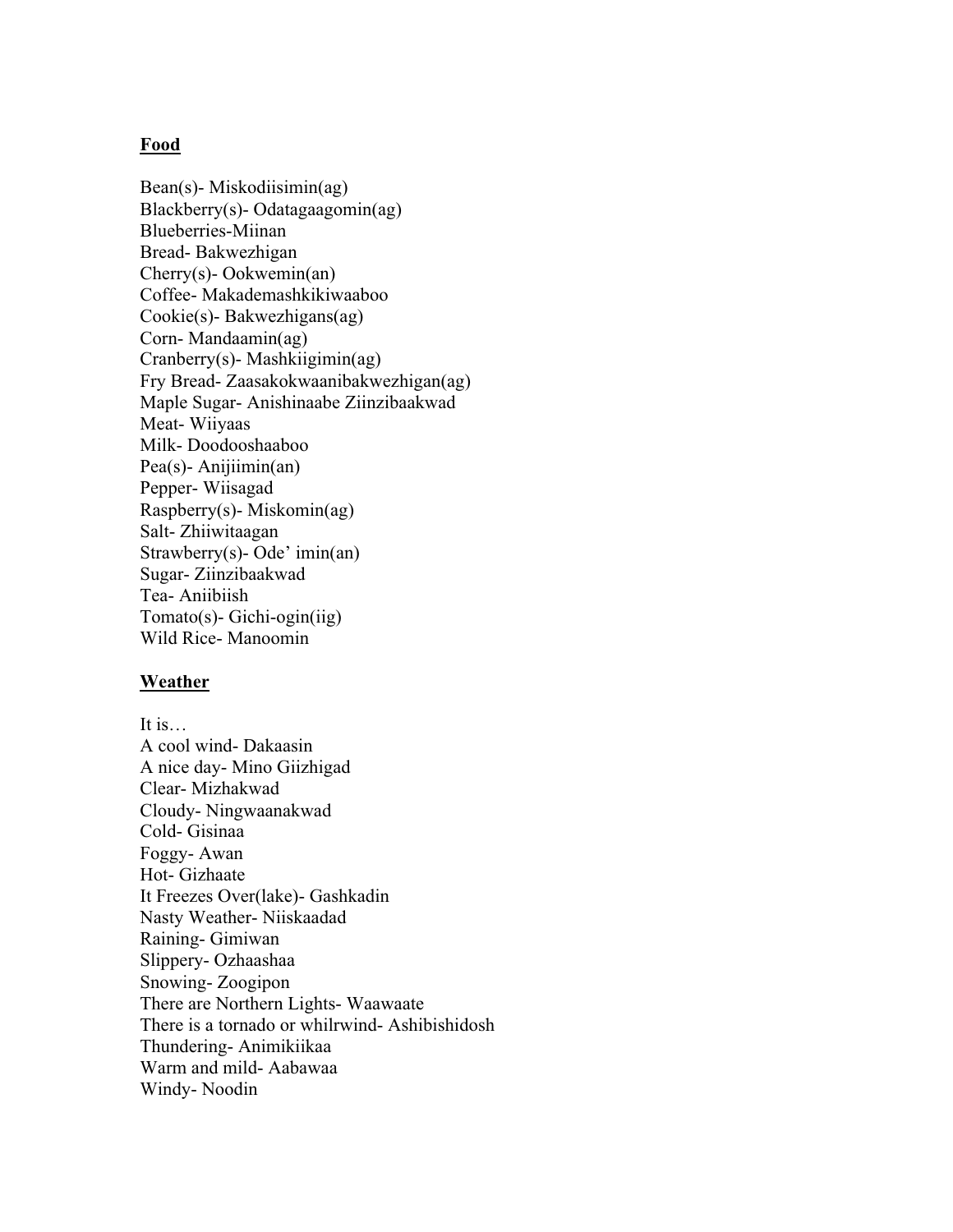#### **Four Seasons**

Winter- Biboon Spring- Ziigwan Summer- Niibin Fall- Dagwaagin

# **Four Directions**

East- Waabanong North- Giiwedinong South- Zhaawanong West- Ningaabi' anong

#### **Four Races**

African American(s)- Makade-Wiiyaas(ag) Asian(s)- Aniibiishike-inini(wag) European(s)- Gichi-mookomaan(ag) or Wayaabishkiwed(waad) Indian(s)-Anishinaabe(g)

#### **Four Stages of Life**

Baby(ies)- Abinoojiiyens(ag) Child(childeren)- Abinoojii(yag) Boy(s)- Gwiiwizens(ag) Girl(s)- Ikwesens(ag) Women(Women)- Ikwe(wag) Man(men)- Inini(wag) Old Woman(women)- Mindimooye(yag) Old Man(men)- Akiwenzii(yag)

#### **Four Medacines**

Ceder- Giizhikaandagoons Sage- Bashkodejiibik Sweet Grass- Bashkodemashkosiw Tobacco- Asemaa

#### **Four Parts of a Plant**

Flower(s)- Waabigwan(iin) Leaf(s)- Aniibish(an) Root(s)- Ojiibik(an) Stem(s)- Shiizhins(an)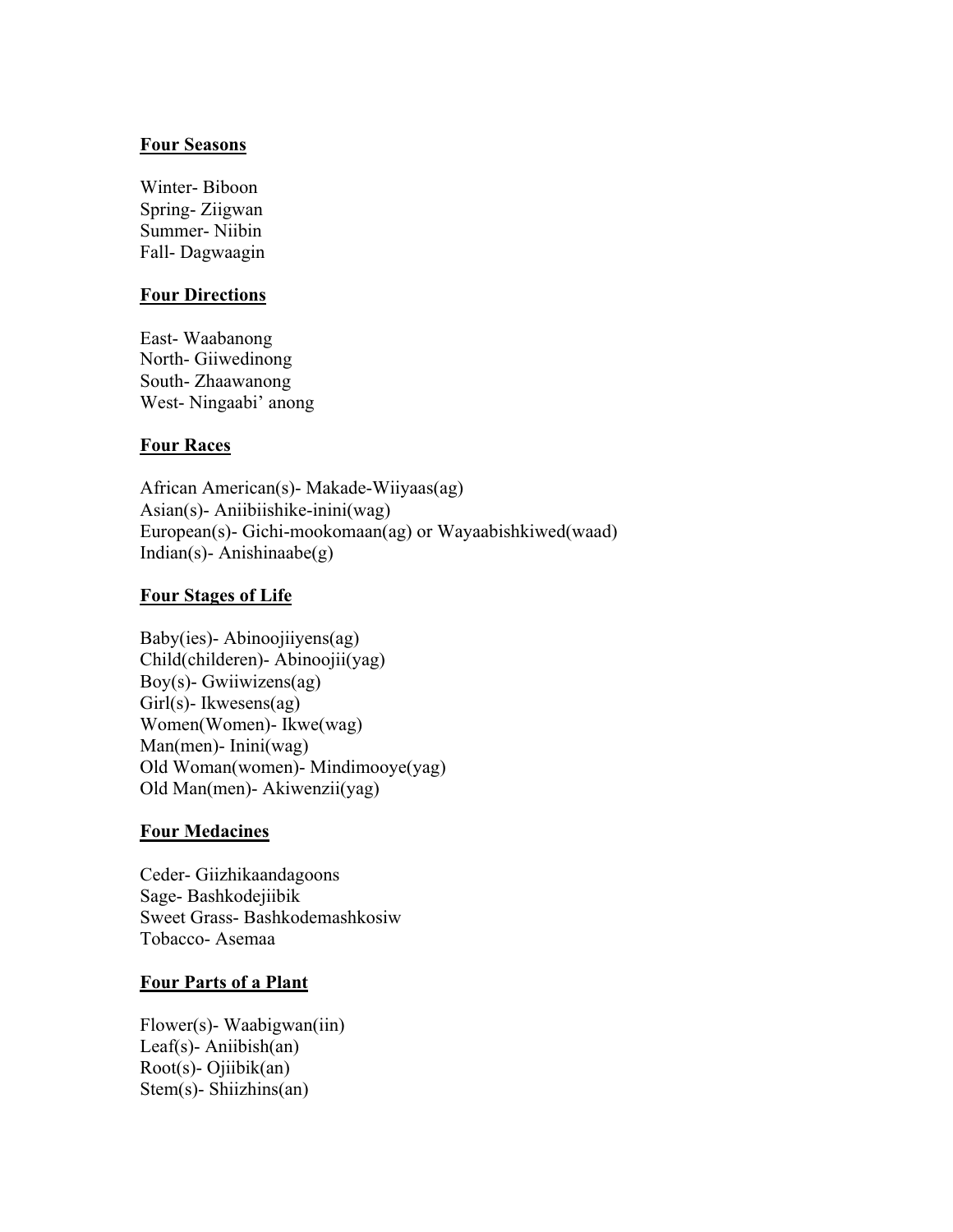#### **Numbers**

How old are you?- Aaniin endaso-biboonagiziyan? One- Bizhig Two- Niizh Three- Niswi Four- Niiwin Five- Naanan Six- Ningodwaaswi Seven- Niizhwaaswi Eight- Nishwaaswi Nine- Zhaangaswi Ten- Midaaswi Eleven to nineteen add *Ashi* before number *Eleven- Ashi bezhig* Twenty to twenty-nine add *Niizhtana ashi* before number *Twenty-one- Niizhtana ashi bezhig* Thirty to thirty-nine add *Nisimidana ashi Thirty-one- Nisimidana ashi bezhig* Forties add *Niimidana ashi Forty-one- Niimidana ashi bezhig* Fifties add *Naanimidana ashi Fifty-one- Naanimidana ashi bezhig* Sixties add *Ningodwaasimidana ashi* Seventies add *Niizhwaasimidana ashi* Eighties add *Nishwaasimidana ashi* Nineties add *Zhaangasimidana ashi* Hundereds add *Ningodwaak ashi* One week- Ningo anami'e giizhig One month- Ningo giizis One year- Ningo biboon Pounds- Dibaabiishkoojigan Gallons- Mnikwaajigan Miles- Dasodiba'igan

#### **Time**

What time is it?- Aaniin endaso-diba' iganed? One o'clock- Ningo-diba' iganed Two o'clock- Niizho-diba'iganed Three o'clock- Niso-diba' iganed Four o'clock- Niiyo-diba' iganed Five o'clock- Naano-diba' iganed Six o'clock- Ningodwaaso-diba' iganed Seven o' clock- Niizhwaaso-diba' iganed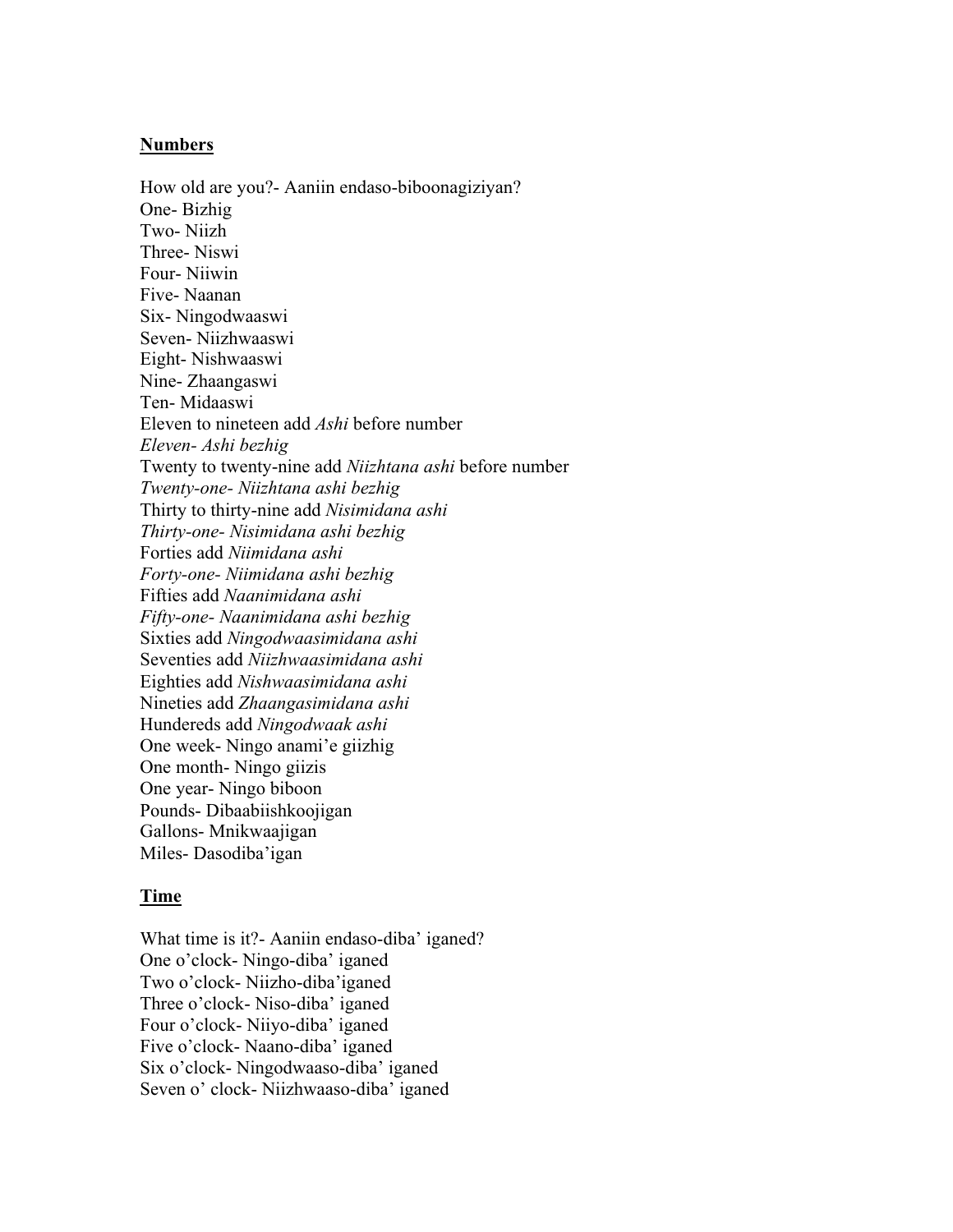Eight o'clock- Nishwaaso-diba' iganed Nine o'clock- Zhaangaso-diba' iganed Ten o'clock- Midaaso-diba' iganed Eleven o'clock- Ashi ningo-diba' iganed Twelve o'clock- Ashi niizho-diba' iganed Hour- Diba'igan Minute- Diba'iganens

# **Days of the Week**

Monday(day after prayer day)- Ishwaa-anami'e giizhigad Tuesday(second day)- Niizho-giizhigad Wednesday(half way)- Aabitoose Thursday(fourth day)- Niiyo giizhigad Friday(fifth day)- Naano giizhigad Saturday(floor washing day)- Giziibiigiisaginige-giizhigad Sunday(last work day or prayer day)- Ishwaaj-anokiigiizhigad or Anami'e-giizhigad

#### **Months**

January(Great Spirit Moon)- Gichi-Manidoo-Giizis February(Sucker Fish Moon)- Namebini-Giizis March(Crust on the Snow Moon)- Onaabani-Giizis April(Sap Boiling Moon)- Iskigamizige-Giizis May(Flower Budding Moon)- Zaagibagaa-Giizis June(Strawberry Moon)- Ode' imini-Giizis July(Half -Way, Summer Moon)- Abitaa-Niibini-Giizis August(Wild Rice Moon)- Manoominike-Giizis September(Leaves Changing Color Moon)- Waatebagaa-Giizis October(Leaves Falling Moon)- Binaakwe-Giizis November(Freezing Over Moon)- Gashkadino-Giizis December(Little Spirit Moon)- Manidoo-Giizisoons

#### **Body Parts**

Arm(s)- Ninik(an) Back(s)- Nipikwan(an) Ear(s)- nitawag(an) Eye(s)- Nishkiinzhig(oon) Finger(s)- Nininjiins(an) Foot(feet)- Ninzid(an) Head(s)- Nishtigwaan(an) Heart(s)- Ninde'(an)  $Hand(s)$ - Ninij $(iin)$ Leg(s)- Nikaad(an) Mouth(s)- Nindoon(an)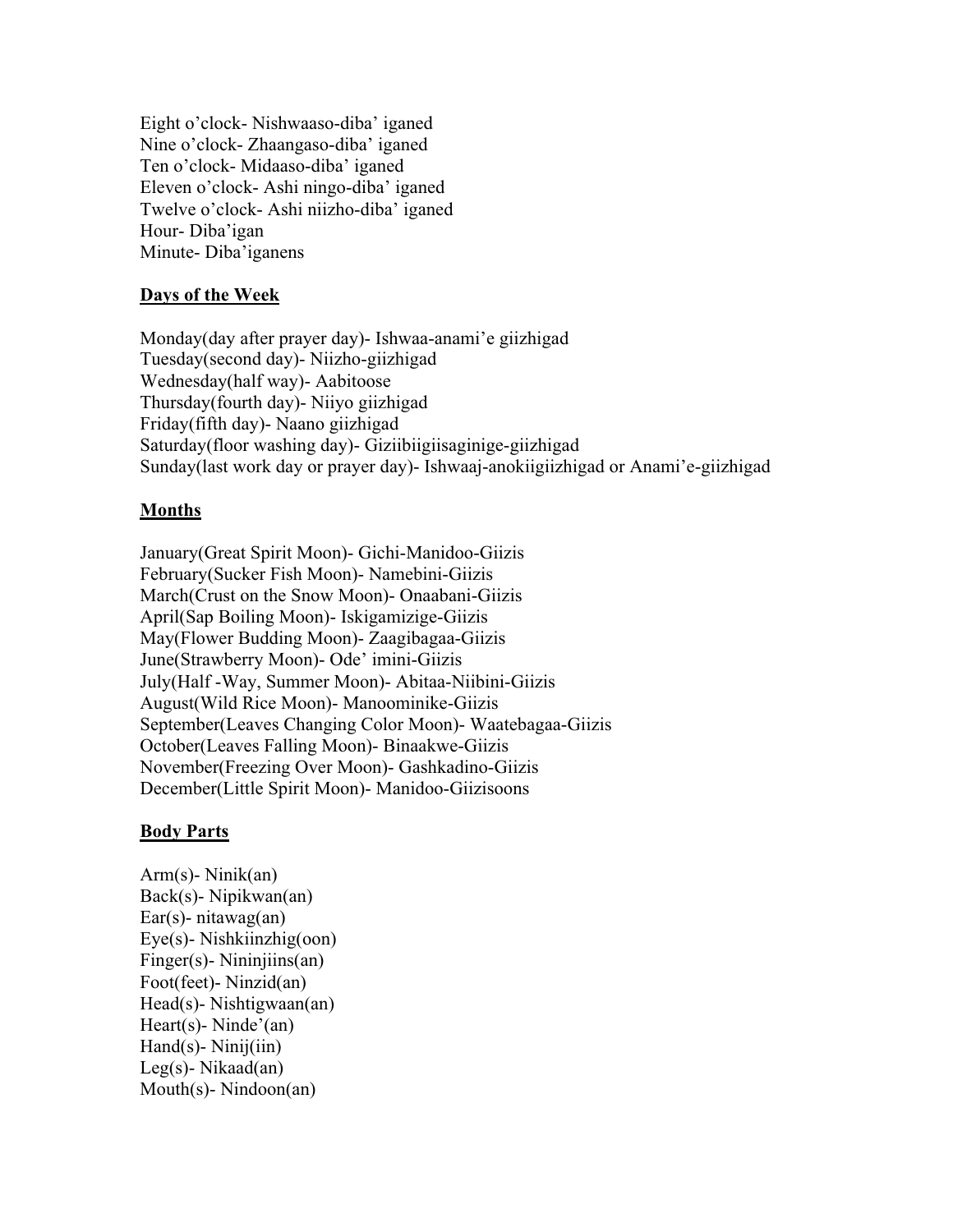Nose(s)- Injaanzh(an) Stomach(s)- Nimsad(an) Toe(s)- Niibinaakwaanizidaan(an) Tongue(s)- Nindenaniw(an)

#### **Reservations**

Bad River- Mashkii-ziibing Bay Mills- Gnoozhekaaning Fond du Lac- Nagaajiwanaang Grand Portage- Gichi-Oniigaming Keewenaw Bay- Wiikwedong Lac Courte Oreilles- Odaawaa-zaaga'iganiing Lac du Flambeau- Waaswaaganing Lac Vieux Desert- Getegitigaaning Leech Lake- Gaa-Zagaskwaajimekaag MilleLacs Lake- Misi-Zaaga'iganing Nett Lake- Asabiikone-Zaaga'iganing Red Cliff- Gaa-Miskwaabikaag Red Lake- Miskwaagamiiwi-Zaaga'iganing Mole Lake- Zaka'aaganing Sault Ste Marie- Baawitigong Vermilion Lake- Onamani-Zaaga'iganing White Earth- Gaa-Waabaabiganikaag

#### **Other**

Birch bark- Wiigwaas Blanket(s)- Waabooyaan(an) Casino-Endazhi-ataading College(s)- Gabe-gikendaasoowigamig Dancers- Naamiwaad Day- Giizhigad Drink- Minikwe Drum(s)- Dewe'igan(ag) Earth- Aki Eat- Wiisini Feather(s)- Miigwan(ag) Gas Station- Waasamoobimide-adaawewigamig Hospital- Aakoziiwigamig Lake(s)- Zaaga'igan(an) Medicine Man- Mashkikiiwinini Medacine Woman- Mashkikiikwe Money- Zhooniyaa Moon(s)- Dibiki-giizis(oog) Night- Dibikad